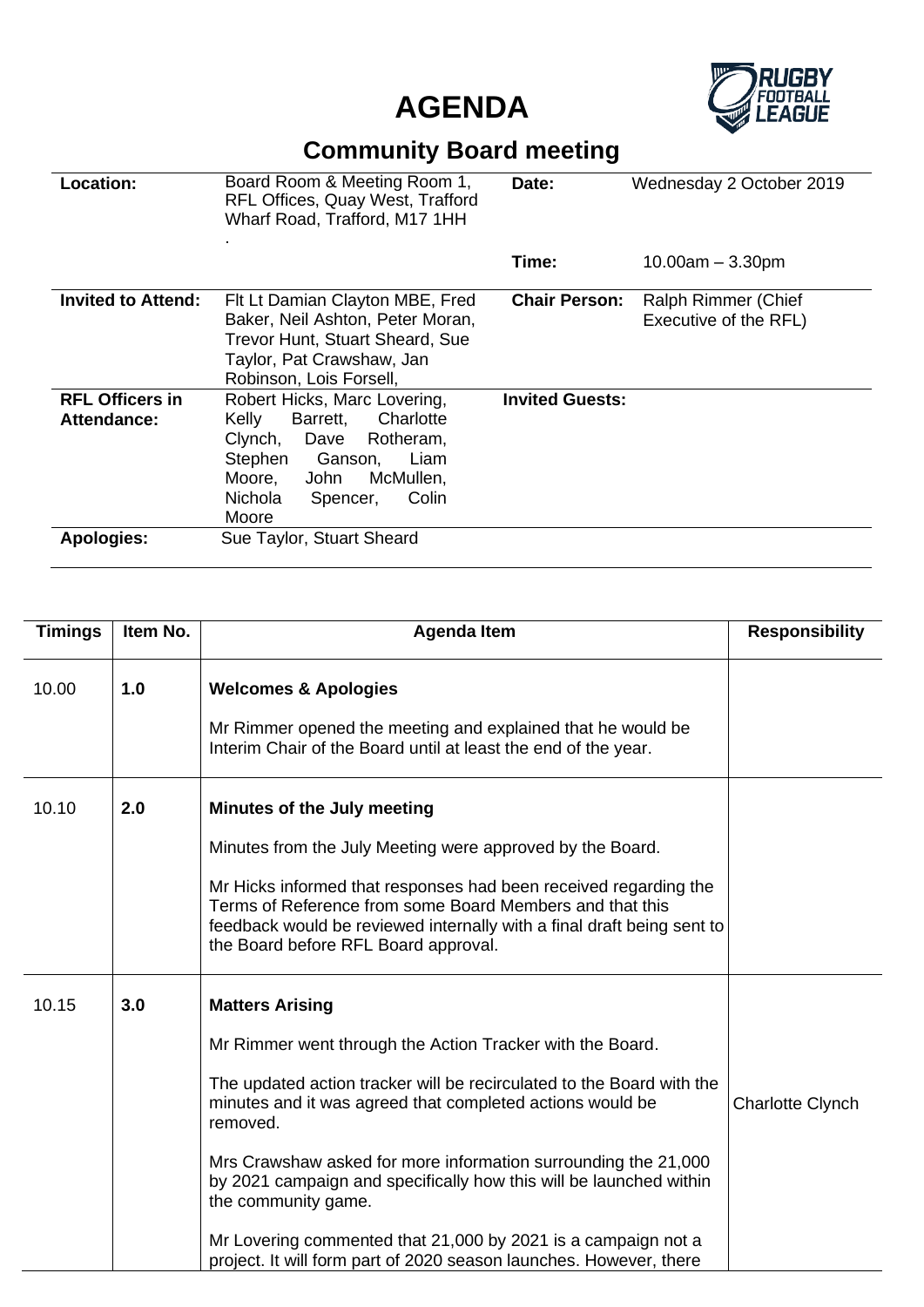|       |     | has been a presence at various community events and will be more<br>information and presence at the Women's Super League Grand<br>Final.<br>Mr Rimmer asked that Ms Gray be invited to the next Community<br>Board Meeting to present on the how 21,000 by 2021 will be<br>delivered in 2020 but also what has occurred in the 2019 season to<br>penetrate the market.                                                                                                                                                                                                                                                                                                                                                                                                                                                                                                                                                                                                                                                                                                                                                                                                                                                                                                                                                                                                                                                                                                                              | Marc Lovering |
|-------|-----|-----------------------------------------------------------------------------------------------------------------------------------------------------------------------------------------------------------------------------------------------------------------------------------------------------------------------------------------------------------------------------------------------------------------------------------------------------------------------------------------------------------------------------------------------------------------------------------------------------------------------------------------------------------------------------------------------------------------------------------------------------------------------------------------------------------------------------------------------------------------------------------------------------------------------------------------------------------------------------------------------------------------------------------------------------------------------------------------------------------------------------------------------------------------------------------------------------------------------------------------------------------------------------------------------------------------------------------------------------------------------------------------------------------------------------------------------------------------------------------------------------|---------------|
| 10.30 | 4.0 | <b>Sport England Reporting Update</b><br>Mr Lovering presented an update to the Board around the Sport<br>England Year 2 End of Year Report and also the Year 3 Mid-Term<br>Reporting Figures.<br>Ms Robinson asked whether the core indicators included figures for<br>girls and if there would be a way to separate these figures and provide<br>a different report in light of the 21,000 by 2021 campaign.<br>Mr Lovering explained that the figures do include girls and that there is<br>the capability to report on just girls figures and this will be looked at,<br>and reported back on, moving forward in respect of the RL<br>Development Plans and the RLWC2021 Legacy Targets.<br>Mr Rotheram confirmed that the presentation related directly to the<br>report given to Sport England pursuant to the Funding Agreement and<br>not connected to the 21,000 by 2021 campaign which is an internal<br>target.<br>Mr Rimmer asked for a regular update on the 21,000 by 2021 to be<br>provided to the Board through a separate reporting mechanism.<br>Mrs Barrett added that members of the Women's & Girls Advisory<br>Group would receive more details on specific reporting around these<br>figures at the next meeting in line with a review of all competitions. The<br>same would occur in the December meeting for other Board Members.                                                                                                                                         | Marc Lovering |
|       |     | Mr Baker asked if there was a way to make it easier to register people<br>to the STG system.<br>Mr Lovering commented that this was the challenge faced, particularly<br>around our Touch reporting numbers. To counteract the dip in numbers<br>the RFL has spent 2019 revisiting the Touch offers. Feedback<br>suggested that the Foundations didn't engage fully with the prior format<br>and as such it was impossible to report on these additional figures.<br>Mr Lovering also noted the significant increase in participation within<br>the Education Setting. This figure is expected to drop due to work<br>ongoing to make the reporting more robust. Currently the Data &<br>Insight Team and Development Team are working on a new way to<br>accurately report on this area, as currently we work on a formula<br>approach. It was always expected that there would be significant<br>growth in this setting because the way that the 9s programme has been<br>rolled out means that each year more school academic years are<br>taking part. Further increases are expected due to the programmes<br>linked to the RLWC2021 and InspiredBy 9s.<br>Mr Moran asked about the duplication of players in terms of community<br>game and schools' activity.<br>Mr Hicks replied that this issue has not been fully shown within the<br>data. Whilst there is some duplication there has not been total<br>duplication across both offers and this was recognised at the time of<br>scoping |               |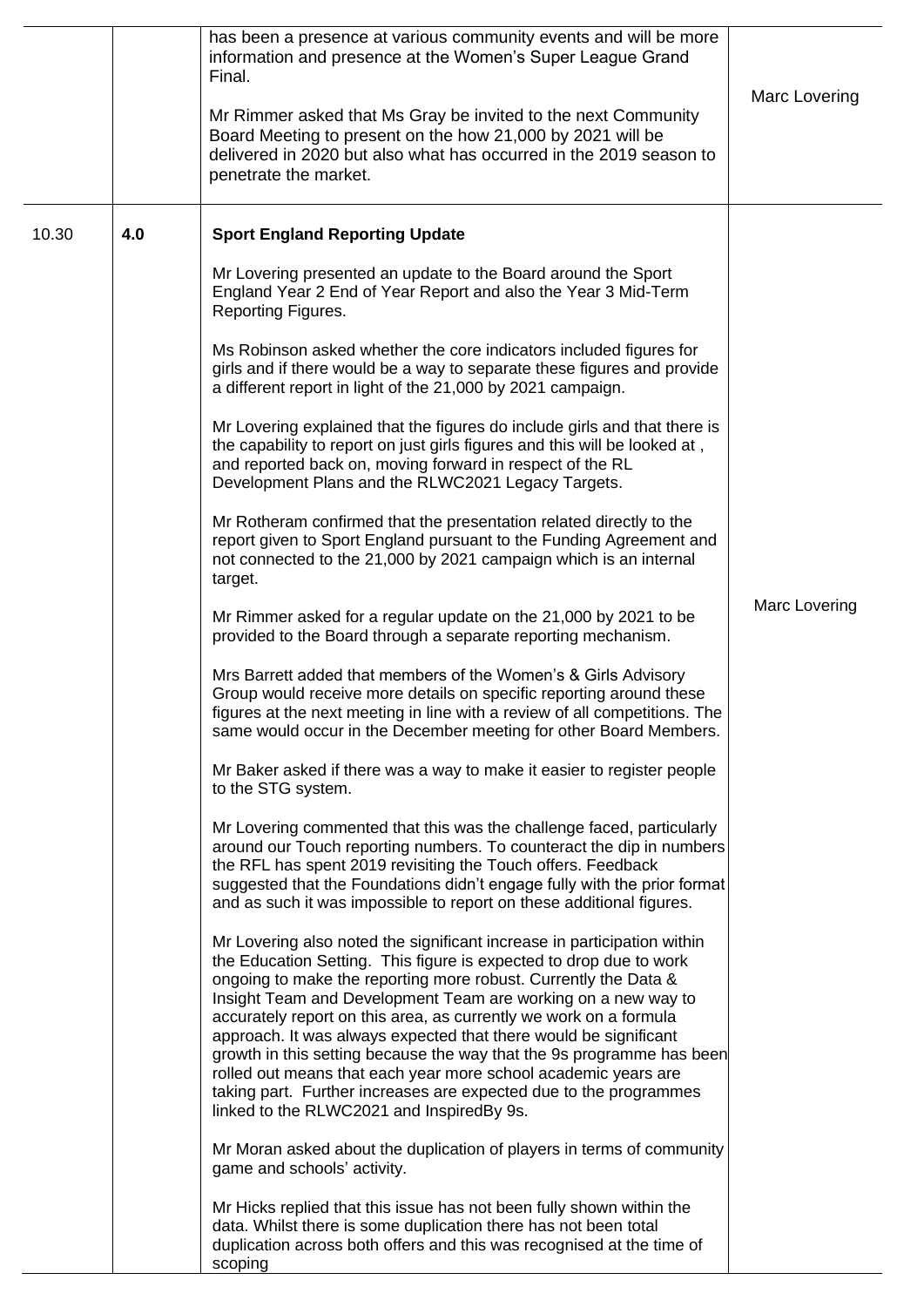|       |     | Mr Moran asked about the ability to isolate the names of those within<br>the education setting which are not playing in a club environment.                                                                                                                                                                                                                                                                                                                        |                     |
|-------|-----|--------------------------------------------------------------------------------------------------------------------------------------------------------------------------------------------------------------------------------------------------------------------------------------------------------------------------------------------------------------------------------------------------------------------------------------------------------------------|---------------------|
|       |     | Mr Lovering explained that because education offers do not register on<br>STG it is hard to do this.                                                                                                                                                                                                                                                                                                                                                               |                     |
|       |     | Mrs Crawshaw asked if college students were counted in this. Mr<br>Lovering explained that these players are shown within the overall<br>number of active participants.                                                                                                                                                                                                                                                                                            |                     |
|       |     | Ms Robinson asked why if there has been an increase in the number of<br>secondary school teams that the reporting figures had dropped. Mr<br>Lovering explained that these figures were attached with the Champion<br>Schools and the 9s figures hadn't yet been included into the count.                                                                                                                                                                          |                     |
|       |     | Mr Lovering also raised that there have been no significant changes in<br>trends and the figures were showing an overall consistency at present<br>(i.e. where figures have been increasing, they continue to do so and<br>where figures are dropping, they continue to do so). A specific<br>challenge area has been identified as the Youth to Open Age transition<br>period. Mr Lovering emphasised the importance of getting this aspect<br>of the game right. |                     |
|       |     | Finally, Mr Lovering showed the Board the two contractual elements of<br>increasing participants in specific groups - diversity (socio-economic<br>areas) and women.                                                                                                                                                                                                                                                                                               |                     |
|       |     | With respect to the socio-economic area players, Mr Lovering<br>explained that no specific interventions have been planned to date as<br>the RLWC2021 activity will heavily influence these areas and so shifts<br>will naturally occur on this around the RL Development Plans and<br>CreatedBy investment being put in place. Some specific pilot projects<br>were in the pipeline.                                                                              |                     |
|       |     | Mr Lovering also showed that women's activity was up across the<br>board.                                                                                                                                                                                                                                                                                                                                                                                          |                     |
|       |     | Mr Baker asked if University players associated to areas contributed to<br>the socio-economic figures. Mr McMullen explained that they did not.<br>Mr Lovering added that universities where a priority for the<br>Development Team moving forward, specifically around developing the<br>a new elite competition within the University competition.                                                                                                               |                     |
|       |     | Mr Clayton asked how the Armed Forces were captured within the<br>data. Mr Lovering explained that these players will contribute to the<br>Open Age figures and the female players will be pulled out and applied<br>to the Women & Girls figures where applicable.                                                                                                                                                                                                |                     |
| 10.50 | 5.0 | 12 - 18 Review - Delivering Change                                                                                                                                                                                                                                                                                                                                                                                                                                 |                     |
|       |     | Mr McMullen started the presentation by listing some of the key<br>interventions that the RFL had already in train that had been raised<br>during the 12-18 review. He also confirmed that the Volunteer<br>Strategy was being led by Alan Darfi and an update would be given<br>to the Board in December                                                                                                                                                          | <b>Robert Hicks</b> |
|       |     | Ms Robinson explained some of the successes achieved in the<br>North East through the Player Development League. Mr McMullen<br>stated the North East PDL has been held as a best practice<br>example.                                                                                                                                                                                                                                                             |                     |
|       |     | Mr Lovering added that player development league offers are key to<br>the success of such interventions discussed by Mr McMullen.                                                                                                                                                                                                                                                                                                                                  |                     |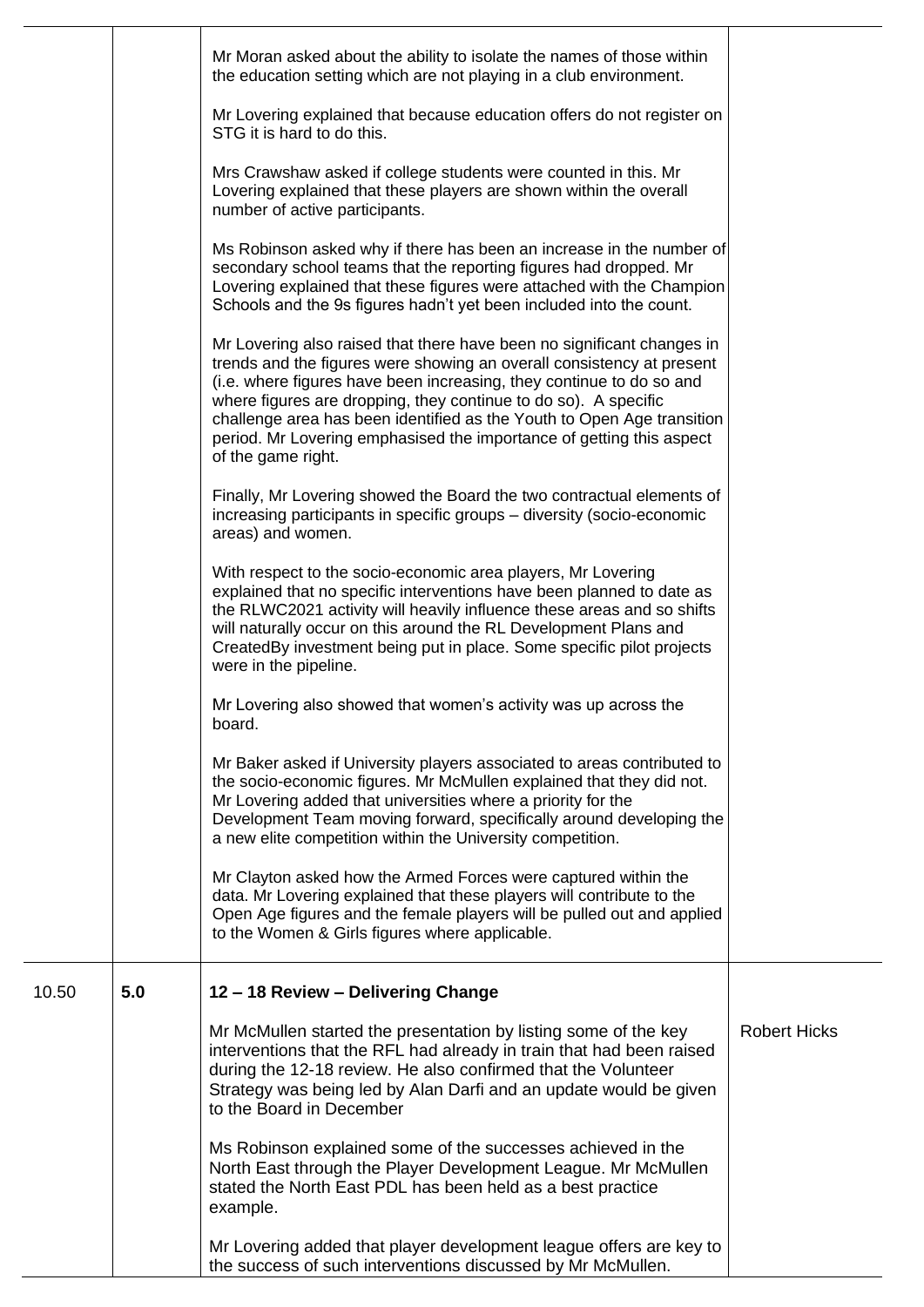|  | Mrs Crawshaw asked about the governance surrounding the<br>transition from Youth to Open Age, in terms of getting the right<br>people in a room to be able to make changes necessary but then<br>how do you get them to adhere to this.<br>Mr Hicks explained that with only having one offer available within                                                                                                                                                                                                                          |                                        |
|--|-----------------------------------------------------------------------------------------------------------------------------------------------------------------------------------------------------------------------------------------------------------------------------------------------------------------------------------------------------------------------------------------------------------------------------------------------------------------------------------------------------------------------------------------|----------------------------------------|
|  | each region, it is impossible for clubs to threaten to leave and go<br>elsewhere.                                                                                                                                                                                                                                                                                                                                                                                                                                                       |                                        |
|  | Mr Lovering added that previously RFL representatives had been<br>present at all league meetings which is now not the case. we do now<br>have the capabilities to actively engage with clubs, leagues and<br>participants through the Our Learning Platform and direct comms.<br>Mr Rimmer echoed this with emphasis on the ability to speak directly<br>to coaches, volunteers, clubs and players.                                                                                                                                     |                                        |
|  | Mr McMullen explained that there would be a formal launch of Our<br>Learning Zone on the 20 <sup>th</sup> October at the England Knights v Jamaica<br>Game.                                                                                                                                                                                                                                                                                                                                                                             |                                        |
|  | Mrs Crawshaw asked how we would communicate the key<br>messages discussed by Mr McMullen, and would we be pushing this<br>further than leagues but to clubs, press and by using digital media.                                                                                                                                                                                                                                                                                                                                          |                                        |
|  | Mr Baker added that the use of Our League and Our Learning Zone<br>would help to focus on the junior and youth members to influence<br>parents.                                                                                                                                                                                                                                                                                                                                                                                         |                                        |
|  | Mr Hunt asked how the 12-18 review would be impacted by<br>professional clubs and trawling of players. Mr McMullen commented<br>that the player development framework is in line with the current TV<br>deal and there are plans to review this post-21.                                                                                                                                                                                                                                                                                |                                        |
|  | Mr Rimmer added that the Professional Game Board will offer the<br>opportunity to look at these, and that the community representatives<br>would be circulated to Community Board members for their votes to<br>be returned to the RFL executives.                                                                                                                                                                                                                                                                                      | Marc Lovering<br>& Charlotte<br>Clynch |
|  | Mr Baker added that the Board must be careful not to completely<br>blame the disappearance of players on the Professional Game, as<br>the review has dug up bigger issues which are influencing this. And<br>changing the wider issues will have a greater impact on retention of<br>players within the community game, than those solely lost to the<br>professional clubs.                                                                                                                                                            |                                        |
|  | Mr Rimmer commented on the retention tools being put in place by<br>the Development team, and also the influence the RLWC2021 has<br>on allowing us to keep players engaged with the sport. Our Learning<br>Zone and Our League will offer the opportunity to directly influence<br>and engage with these players - keeping them actively involved with<br>the game.                                                                                                                                                                    |                                        |
|  | Mr Lovering explained that an action tracker document will be pulled<br>together by the Development Team to show all of the interventions<br>from the Open Age Review, 12-18 Review and the Youth to Open<br>Age Transition Period Paper to show the deadlines, progress and<br>successes. This will be made available to the Board by the<br>December meeting. Mr Rimmer asked that the priority of actions be<br>shown on these trackers as well, in order to allow actions to be<br>dished out to the Board in the December meeting. | Marc Lovering<br>& Charlotte<br>Clynch |
|  | <b>Enjoy the Game</b>                                                                                                                                                                                                                                                                                                                                                                                                                                                                                                                   |                                        |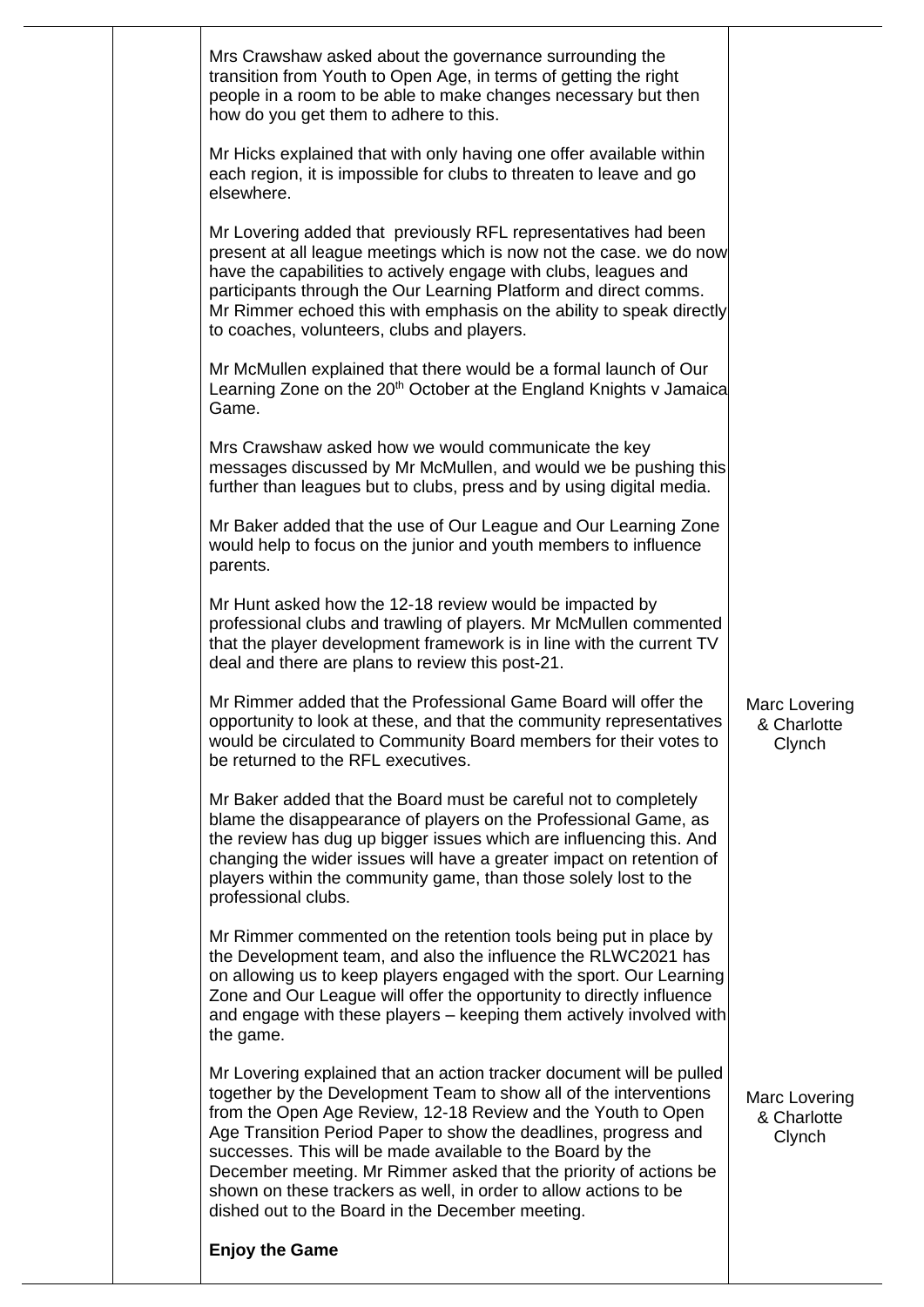| Mrs Barrett presented an update on the progress of the Enjoy the<br>Game campaign.                                                                                                                                                                                                                                                                       |                                     |
|----------------------------------------------------------------------------------------------------------------------------------------------------------------------------------------------------------------------------------------------------------------------------------------------------------------------------------------------------------|-------------------------------------|
| Key to the progress are the education tools being made available on<br>the Our Learning Zone, such as the Game Day Manager course<br>(formally Touchline Managers). Mrs Barrett explained that the<br>course has been piloted with positive feedback, and will be formally<br>launched as part of the Our Learning Zone with a full rollout in 2020.     |                                     |
| Coaching Right will also be launched for 2020 as well, this has been<br>developed by Mr Tunningley and Mr Spurr as part of the Coaching<br>Education Team. Mrs Barrett explained that this will link directly into<br>STG/LeagueNet and provide CPD opportunities for coaches which<br>must be completed each year in order to coach within the leagues. |                                     |
| Mr Baker asked if this was part of the licensing and what would<br>happen if coaches failed the courses. Mr Rotheram confirmed that<br>coaches cannot fail the course instead they just have to keep<br>reviewing the information until they pass.                                                                                                       |                                     |
| Mrs Barrett also updated the Board on the recent disciplinary chair<br>meetings, this was an awareness and education setting around<br>acceptable behaviours and decisions being made. Changes had to<br>be made around the approach to such discipline cases next year.                                                                                 |                                     |
| <b>Match Officials</b>                                                                                                                                                                                                                                                                                                                                   |                                     |
| Mr Ganson started the presentation explaining some of the work that<br>had been undertaken during 2019. He then handed over to Mr<br>Moore who presented to the group issues surrounding the retention<br>and recruitment of match officials – primarily being impacted by the<br>abuse match officials receive at all levels of the game.               |                                     |
| Mr Moore also presented on a number of recommendations<br>including the reinvestment of monies received from fines into the<br>education, training and support of match officials.                                                                                                                                                                       |                                     |
| Mr Moore asked if there was a way to make operational rule<br>changes around the creation of a central pot. Mr Rimmer stated<br>there would need to be transparency on how the monies would be<br>spent but did agree it would form some part of 'natural justice' and<br>falls into wider business actions taken by the RFL recently.                   |                                     |
| Mr Ashton asked about the process for support towards young<br>referees. Mr Moore explained that the centre of excellence and<br>development officers will normally deal with these and then escalate<br>to Mr Moore or Mr Thaler where appropriate.                                                                                                     |                                     |
| Board Members were asked for comment and input throughout the<br>various topics and asked to come back with proposals for how the<br>game can improve all these areas.                                                                                                                                                                                   | <b>Board</b><br><b>Members</b>      |
| Mr Rimmer asked that the match officials come back to the<br>December meeting with an operational plan setting out and costing<br>what these recommendations would look like. The Board would be<br>asked to agree on these and feed in suitable alternative and<br>additional requirements.                                                             | <b>Steve Ganson</b><br>& Liam Moore |
|                                                                                                                                                                                                                                                                                                                                                          |                                     |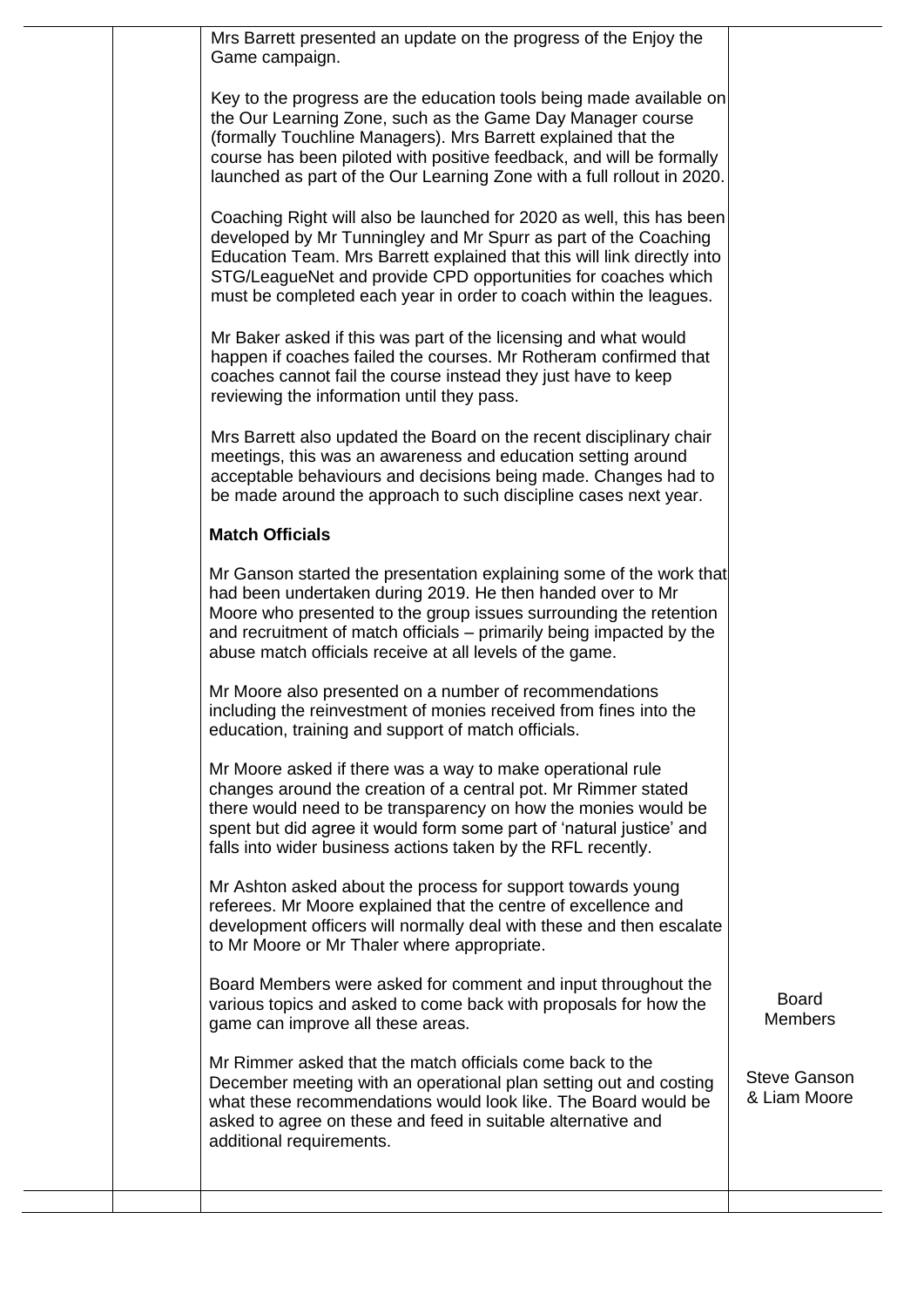| 12.10 | 6.0 | RLWC2021 Update<br>The purpose of the agenda item is to present on:                                                                                                                                                                                                                                                |                    |
|-------|-----|--------------------------------------------------------------------------------------------------------------------------------------------------------------------------------------------------------------------------------------------------------------------------------------------------------------------|--------------------|
|       |     | <b>Festivals of World Cups</b>                                                                                                                                                                                                                                                                                     |                    |
|       |     | Mr Colin Moore presented an update on the Festival of World Cups.                                                                                                                                                                                                                                                  |                    |
|       |     | Mr Moran asked about the ability to suspend community game<br>activities for the two weekends that the Festival period will cover.<br>This will be considered during the operational plan formation and<br>further discussions would be needed with playing leagues and clubs<br>before a decision could be taken. | <b>Colin Moore</b> |
|       |     | <b>CreatedBy Projects</b>                                                                                                                                                                                                                                                                                          |                    |
|       |     | Mr C Moore gave a brief update on the CreatedBy Funding as part<br>of the wider RLWC2021 Legacy Programme.                                                                                                                                                                                                         |                    |
|       |     | Mr Rimmer asked what the timescales would be about each<br>application. Mr C Moore explained that Small-Scales can be turned<br>around within a week, whereas the Large-Scale are slightly longer<br>processes.                                                                                                    |                    |
|       |     | Mr Lovering added that the Development Teams SMT are reviewing<br>the small grants fortnightly.                                                                                                                                                                                                                    |                    |
|       |     | Mrs Crawshaw asked if clubs can apply for more than one grant. Mr<br>Moore explained the only thing clubs cannot do is apply for two<br>grants at the same time.                                                                                                                                                   |                    |
|       |     | Mr Baker asked if there would be funding for training and or coach<br>education. Mr Moore explained that whilst there is not the ability to<br>directly fund this, the team is working to progress a way to use the<br>pot of match funding given by community clubs to offer coach<br>education.                  |                    |
|       |     | Mr Clayton asked if this could also include medical support and<br>education. Mr Rotheram explained they could look into the<br>possibility of IMMOF and/or first aid education.                                                                                                                                   |                    |
|       |     | Mr Moran asked what the split was in applications coming in from<br>different sources, specifically from the professional game and<br>foundations.                                                                                                                                                                 |                    |
|       |     | Mr Moore explained that professional clubs cannot apply, however<br>foundations can for example where clear links and support from the<br>community game is clear.                                                                                                                                                 |                    |
|       |     | <b>RL Development Plans</b>                                                                                                                                                                                                                                                                                        |                    |
|       |     | Mr Lovering presented on the RL Development Plans currently<br>being created by the Development Team, with direct links to<br>participation within the RLWC2021 Legacy. The plans focus on pre-<br>legacy, so all activities occurring before the first game of the                                                |                    |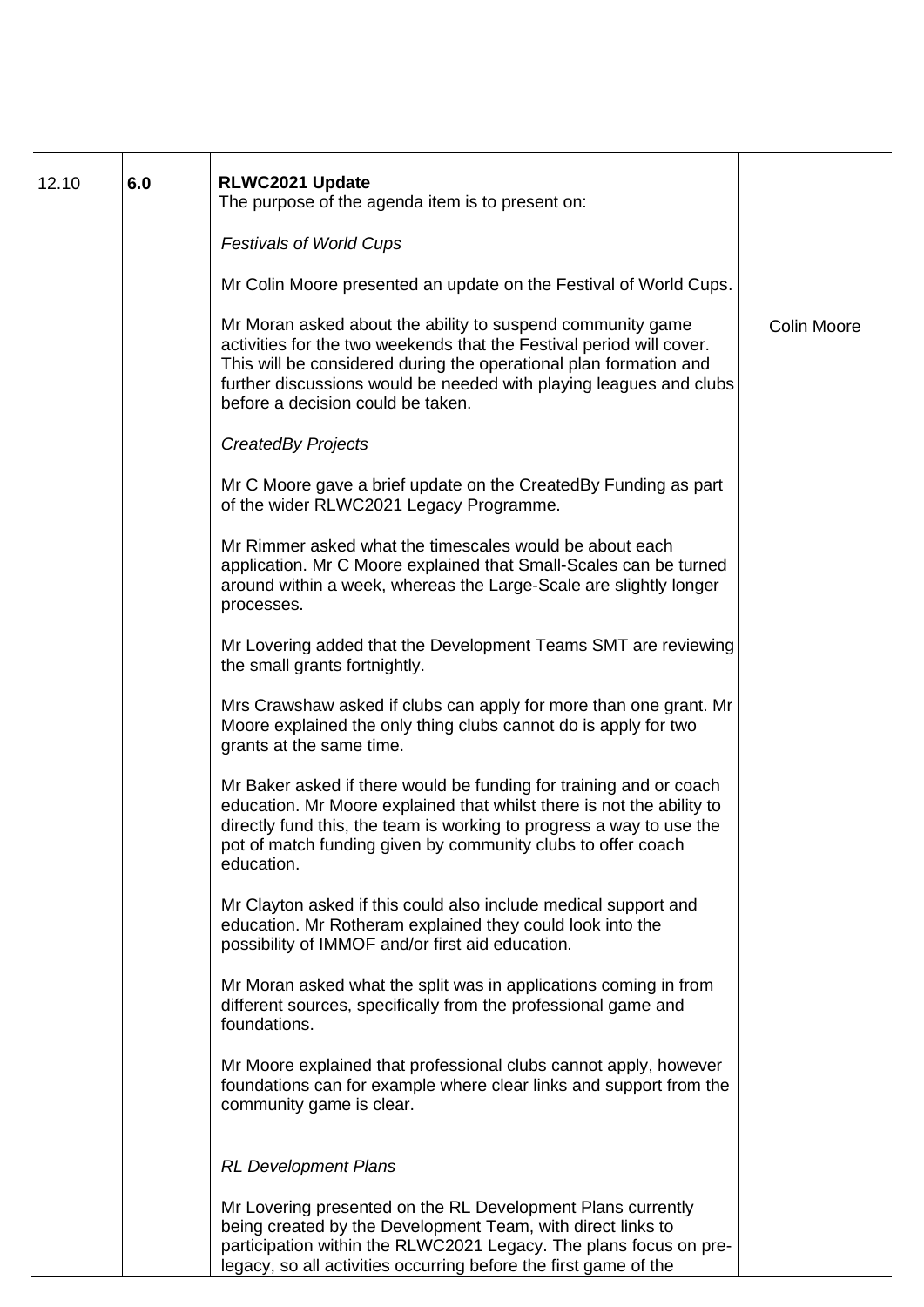|       |     | RLWC2021.                                                                                                                                                                                                                                                                                                                                                                                                                                                             |  |
|-------|-----|-----------------------------------------------------------------------------------------------------------------------------------------------------------------------------------------------------------------------------------------------------------------------------------------------------------------------------------------------------------------------------------------------------------------------------------------------------------------------|--|
|       |     | Mr Ashton asked how these plans will work for more established<br>areas. Mr Lovering explained that the plans will be tailored to the<br>areas themselves with the input of the Local Council but did suggest<br>that the heartlands will present some challenges and require a<br>different approach.                                                                                                                                                                |  |
|       |     | Mr McMullen added that the focus will be on the capacity of the area<br>and depth of offers available.                                                                                                                                                                                                                                                                                                                                                                |  |
|       |     | Mr Ashton also asked how these plans celebrated the best of the<br>sport. Mr Lovering explained that this aspect fell into the plans wider<br>than development, created between the RLWC2021 and the Host<br>Cities.                                                                                                                                                                                                                                                  |  |
|       |     | Mrs Crawshaw asked whom the audience was for these documents.<br>Mr Lovering explained that the documents were for use by key<br>stakeholders, the RLWC2021 and local authorities as a starting<br>point.                                                                                                                                                                                                                                                             |  |
| 13.35 | 7.0 | Lunch                                                                                                                                                                                                                                                                                                                                                                                                                                                                 |  |
| 14.05 | 8.0 | <b>Foundation Forum</b>                                                                                                                                                                                                                                                                                                                                                                                                                                               |  |
|       |     | Mr Cook of the Leeds Rhinos Foundation presented on the wider<br>work that the Foundation undertakes, including local community<br>work and wider charity activity outside of Rugby League.                                                                                                                                                                                                                                                                           |  |
|       |     | Mr Baker asked aside from the PDRL and LDRL offers how closely<br>do all the Foundations work with one another. Mr Cook explained<br>they all work quite closely together, in terms of sharing best practice<br>and having the Foundation Forums four times a year, with a<br>Foundation presenting at each as a 'case study' for others to learn<br>from.                                                                                                            |  |
|       |     | Mr Baker asked how dependent the Foundation is on Sky Try<br>monies. Mr Cook said the programme itself was important for the<br>Foundation, but in fact the monies generated by it are a relatively<br>small proportion of the Foundations total income. Mr Cook added<br>that the RFL have been assisting the foundations over the past<br>funding cycle to become more sustainable in order to counteract<br>any reductions in Sky monies moving forward into 2021. |  |
| 14.45 | 9.0 | <b>Our League</b>                                                                                                                                                                                                                                                                                                                                                                                                                                                     |  |
|       |     | Mrs Spencer gave an update on the Our League year thus far. She<br>also set out some of the planning that has commenced for work in<br>2020 and beyond.                                                                                                                                                                                                                                                                                                               |  |
|       |     | Ms Robinson asked where content and videos are located. Mrs<br>Spencer explained that the weekly content could be found in the<br>News & Videos area of the app.                                                                                                                                                                                                                                                                                                      |  |
|       |     |                                                                                                                                                                                                                                                                                                                                                                                                                                                                       |  |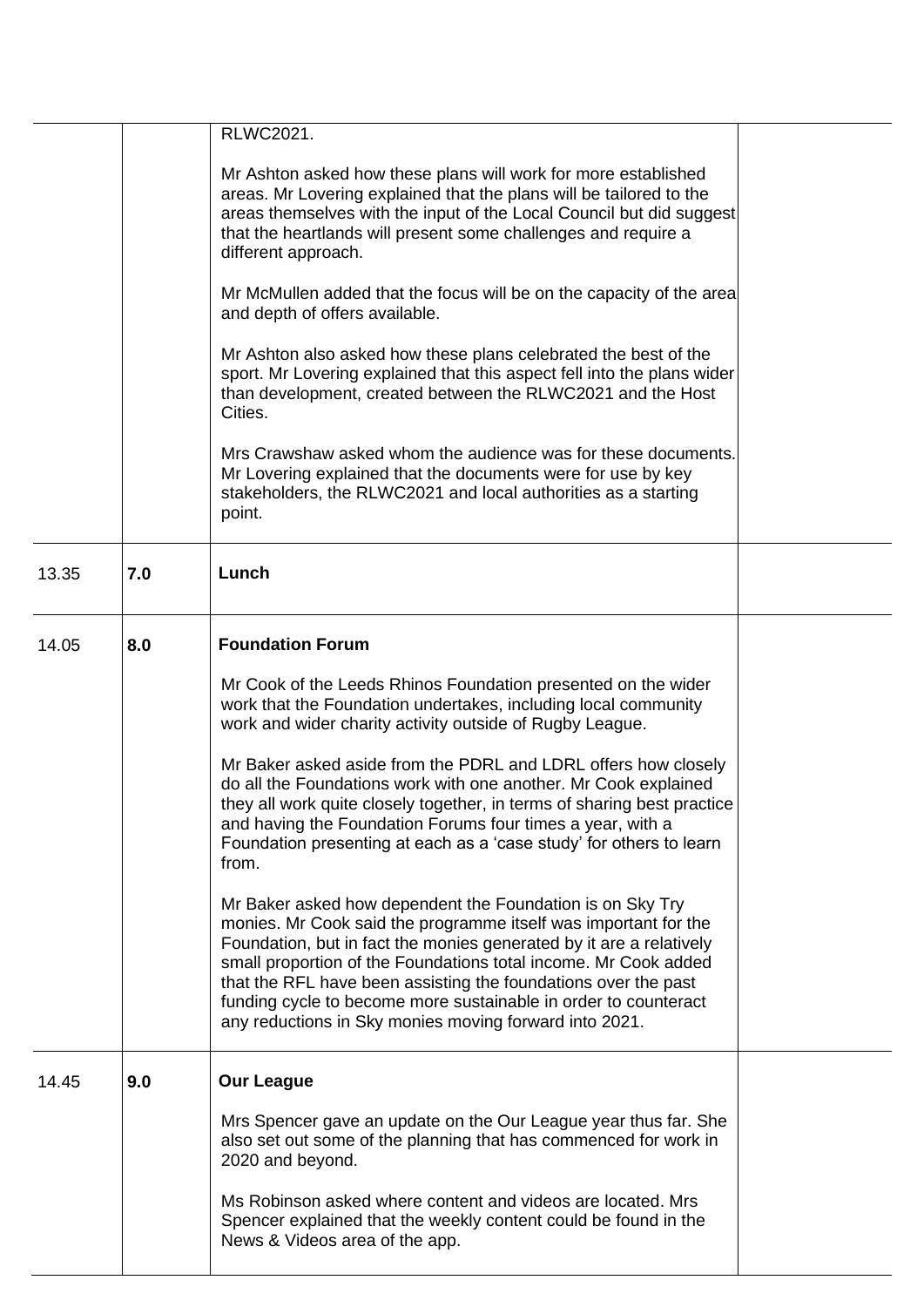|       |      | Mrs Barrett added that in order for player dashboards to be a<br>success for the Community Game it was vital that leagues and clubs<br>actively engaged and used the STG system especially in ensuring<br>accurate and up to date use of team sheets, scores and statistics<br>from each game.                                                                               |                                          |
|-------|------|------------------------------------------------------------------------------------------------------------------------------------------------------------------------------------------------------------------------------------------------------------------------------------------------------------------------------------------------------------------------------|------------------------------------------|
|       |      | Mrs Spencer also mentioned the ability to offer a Check-A-Trade<br>exclusive deal to clubs attached to Our League. Mrs Spencer was<br>going to pick this up and explore the idea with Mrs Barrett.                                                                                                                                                                           | Nicola Spencer &<br><b>Kelly Barrett</b> |
|       |      | Mr Baker asked how Our League was getting on with Junior<br>Players. Mrs Spencer explained that the app now had 50% of STG<br>participants signed up to Our League.                                                                                                                                                                                                          |                                          |
|       |      | Ms Robinson asked how the App could maintain views and<br>engagement during the off-season. Mrs Spencer explained there<br>was a number of streaming events from the representative<br>programme activity (including Community Game) to be shown and<br>also a number of planned interactive content pieces for over this<br>period.                                         |                                          |
|       |      | Mr Clayton was going to pick up offline with Mrs Spencer around the<br>ability to bring the Armed Forces into Our League more.                                                                                                                                                                                                                                               |                                          |
| 15.10 | 10.0 | <b>Any Other Business</b>                                                                                                                                                                                                                                                                                                                                                    |                                          |
|       |      | Mrs Crawshaw wanted to minute a thank you to all those working on<br>the Women's Game this year for all of their hard work, as the game<br>took some massive steps forward.                                                                                                                                                                                                  |                                          |
|       |      | Mr Lovering added to this that the England Women had some major<br>trips coming up within the Southern Hemisphere which would be<br>followed by a commitment to visit 100 schools.                                                                                                                                                                                           |                                          |
|       |      | Mr Clayton asked for an update on the Community Awards. Mr<br>Lovering explained that these were not running in the same format<br>as previous years. The Development Team have a room at the<br>Grand FinalIn addition the Learning Disability Super League will also<br>be hosting a room. Mr McMullen added that the Jamaica Game<br>would also feature volunteer events. |                                          |
|       |      | Mr Rimmer asked the Board to input into the Community Game<br>Manifesto.                                                                                                                                                                                                                                                                                                     |                                          |
|       |      | Ms Robinson stated her feedback was given on email previously.                                                                                                                                                                                                                                                                                                               |                                          |
|       |      | Mrs Crawshaw asked where the manifesto would be used. Mr<br>Rimmer explained it would go to leagues and on the website.                                                                                                                                                                                                                                                      |                                          |
|       |      | Mr Hunt commented that he did not find the Manifesto useful in its<br>current form as it wasn't specific and contained a number of general<br>statements. He preferred in its short form.                                                                                                                                                                                    |                                          |
|       |      | Mr Baker added that in contrast he supported the manifesto and<br>thought it was useful to show the Board's purpose.                                                                                                                                                                                                                                                         |                                          |
|       |      | Mr Clayton questioned whether it accurately captured what the                                                                                                                                                                                                                                                                                                                |                                          |